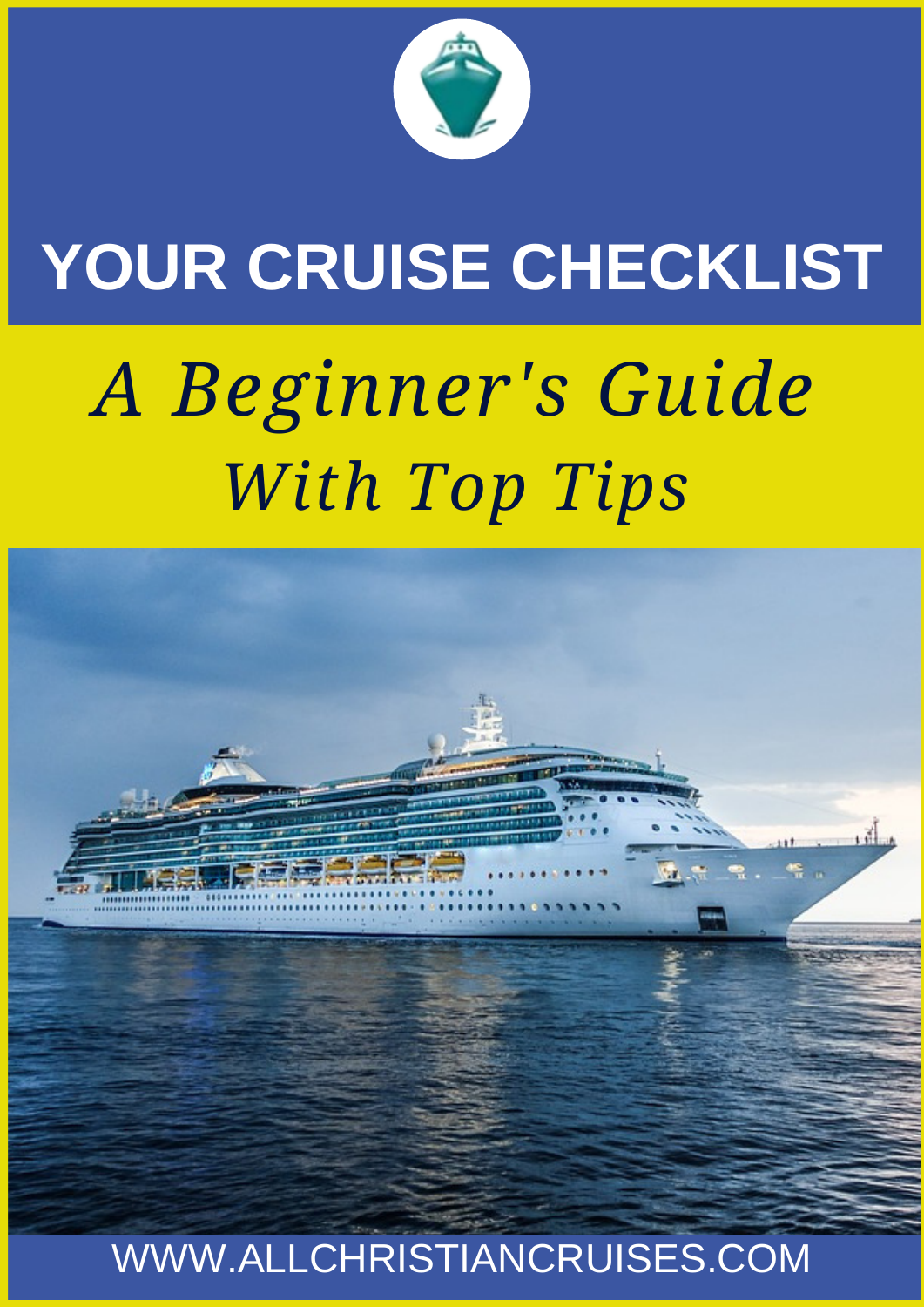

## **[DISCLAIMER](http://www.lbsuccess.de/)**

This is an educational and informational report and should be considered as a guide - not as the ultimate source. It should not be interpreted as any kind of investment, travel or financial advice. You should consult with your travel agent, the airlines and related authorities as well as conduct your own research before making an travel decisions.

You are solely responsible for any travel and financial decisions, omissions or actions you take. The author and publisher shall have neither liability nor responsibility to any person or entity with respect to any loss or damage caused or alleged to be caused directly or indirectly by this e-book.

## **TERMS OF USE**

Effort has been made to ensure that the information in this checklist is accurate and complete, however, All Christin Cruises, and the publisher (www.nagadigital.com) do not warrant the completeness of the information, text and graphics contained within this guide due to the rapidly changing nature of the internet, science, research, known and unknown facts. They shall not be responsible for any errors or omissions.



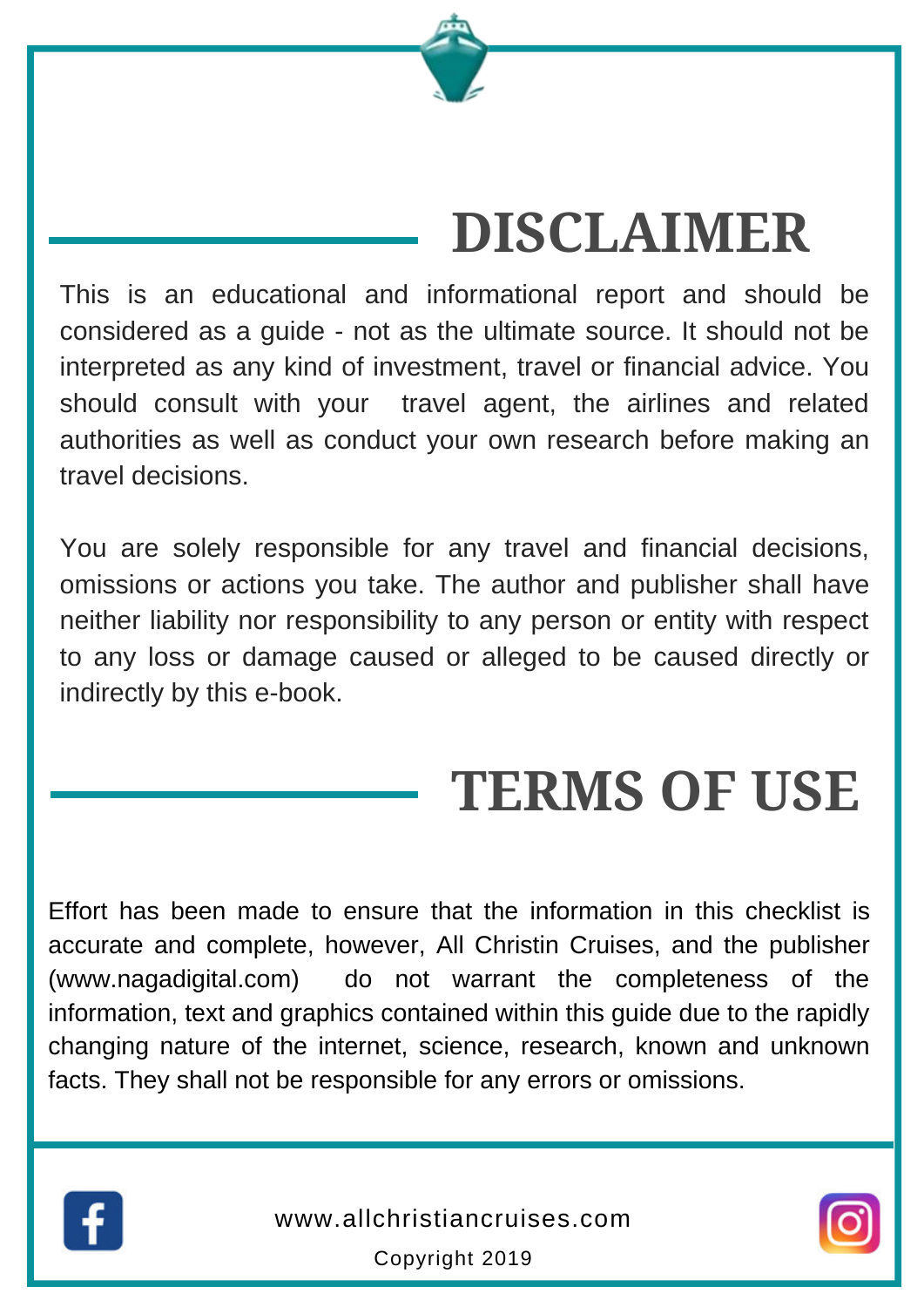## **YOUR CRUISE CHECKLIST** *A Beginner's Guide With Top Tips*

## **Table of Contents**

- What To Pack
- Passports/Visas
- Transportation
- Life On Board
- Medical
- Money
- Saftey/Security
- Embarkment/Departure
- On Board Conferences
- Our Invitation To You



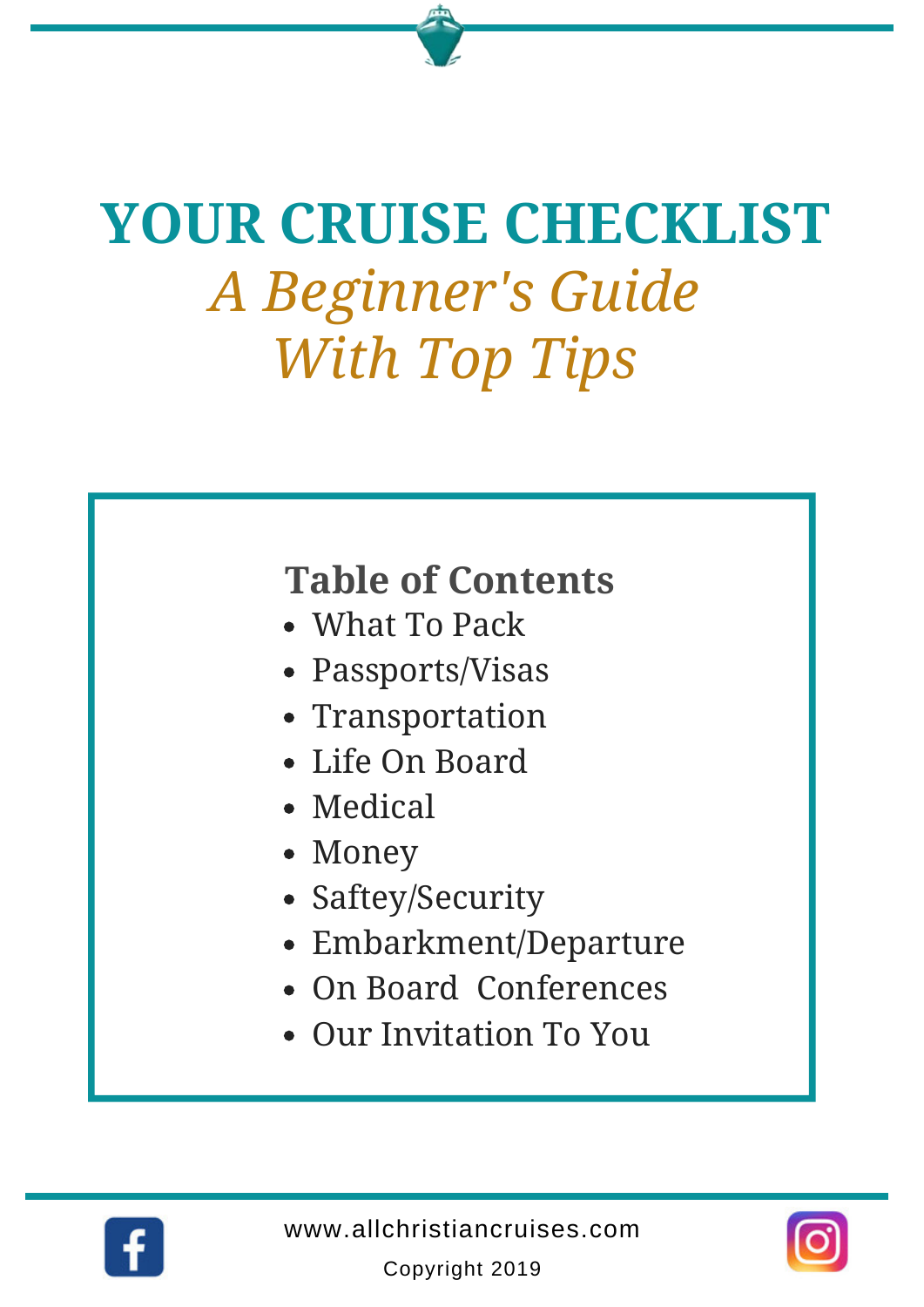## **What To Pack**

Many of you are first time cruisers, so this question has lots of details. After your first few cruises, you will be the expert and can give us advice as to what else to include.

#### **On the first day…**

For the first day of your cruise, pack a small carry-on bag with your travel documents, a change of clothes, bathing suit, workout clothes, and any medications you may need. That way you don't have to wait for your checked bags to arrive in your stateroom.

#### **Onboard attire…**

Shorts, t-shirts, slacks, trousers, casual skirts, blouses and sundresses are all perfect during the day, whether indoors or out.

For lounging by the pool, pack two bathing suits (an extra suit in case the other is wet) and a pair of casual shoes (e.g., flip-flops, sandals, sneakers). You'll also need some casual shorts and a couple of t-shirts or a cover-up for getting to and from the pool areas.

If you're planning to visit the onboard fitness center, be sure to bring extra shorts, tshirts and socks that you won't mind working out in  $-$  plus a pair of tennis or running shoes/sneakers.

#### **Dinner attire…**

Meals in the main dining room generally follow this schedule:

| <b>Cruise Length</b> | <i><b>*Casual</b></i> | <i><b>*Smart Casual</b></i> | <i><b>*Formal</b></i> |
|----------------------|-----------------------|-----------------------------|-----------------------|
| 3-Night              | 2                     | 0                           | 1                     |
| 4-Night              | 3                     | 0                           | 1                     |
| 5-Night              | 3                     | 1                           | 1                     |
| 6-Night              | 3                     | 1                           | 2                     |
| 7-Night              | 4                     | 1                           | 2                     |



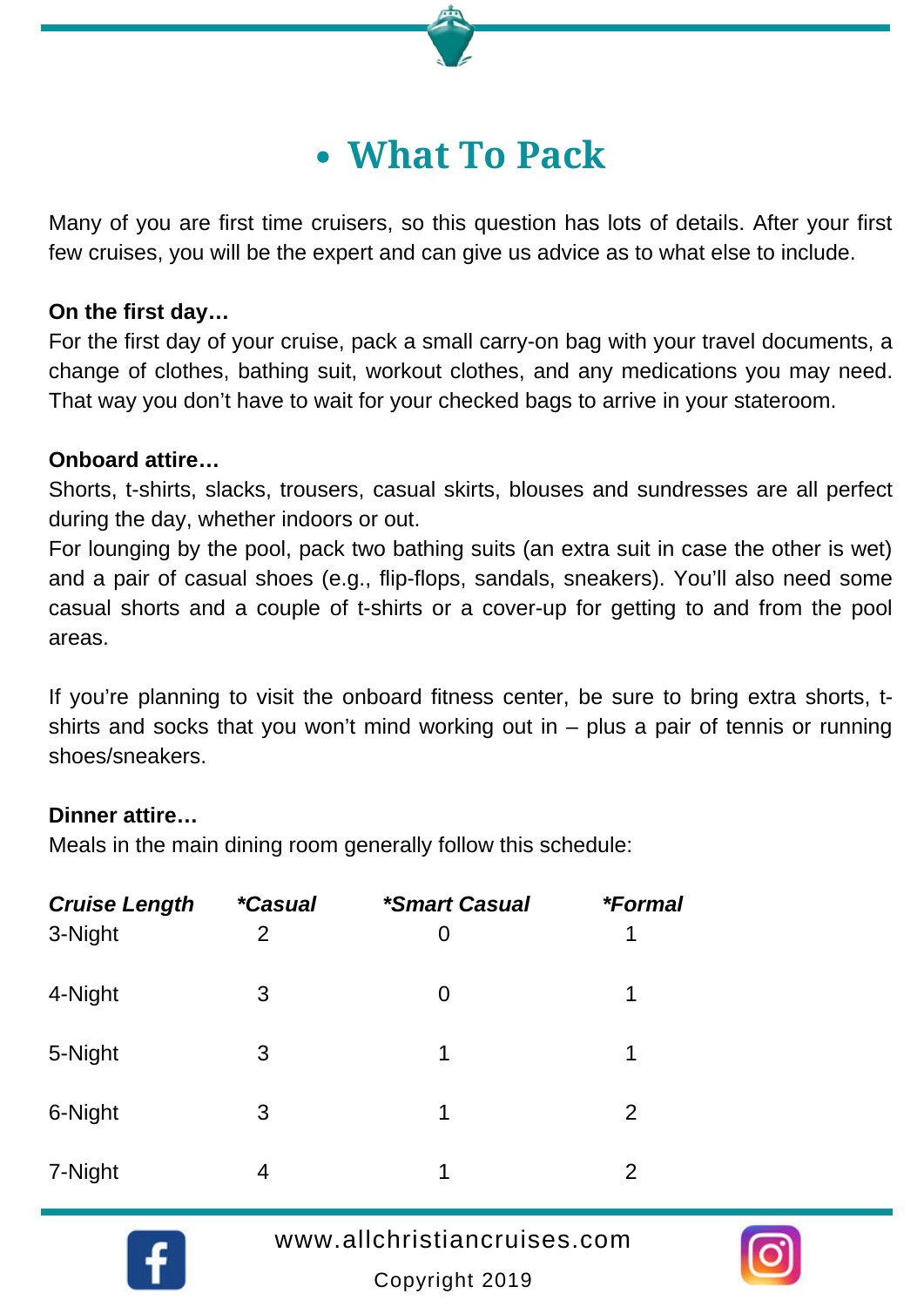#### **Suggested guidelines for these nights are:**

**Casual:** Sport shirts and slacks for men(khakis are great); casual dresses or pants for women (generally jeans and/or shorts are frowned upon in the main dining room, but if totally casual is your thing, there are alternative dining options where you can certainly wear shorts and t's.

**Smart Casual:** Jackets and ties for men, dresses or pantsuits for women

**Formal:** Suits and ties or tuxedos (you can rent a tux onboard or even make arrangements with the cruiseline before you go if you like) for men, cocktail dresses for women – if you have a fancy dress you wore years ago to a wedding, for example, but have not had another formal affair to wear it again…this is your time to take out that dress and look your best!

#### **For fun…**

There are four very important types of books you'll want to consider packing:

Your bible (don't leave home without it!)

Poolside pleasures – nothing beats a great read in the sun

Journal – keep an account of your adventure for sharing and reminiscing

Address book – send your friends a postcard to make them smile and add new friends to your book whom you have gotten to know on the cruise

Binoculars are another often forgotten, yet indispensable travel item (especially on the Alaska cruises). Be sure to pack a pair for magnified excitement onboard and onshore.

#### **Onshore attire…**

You'll need comfortable walking shoes, as well as a hat and sunscreen for protection from the sun. If you are going to Alaska, remember to bring some warmer clothes and layer them, so warm or cool, you will be prepared.



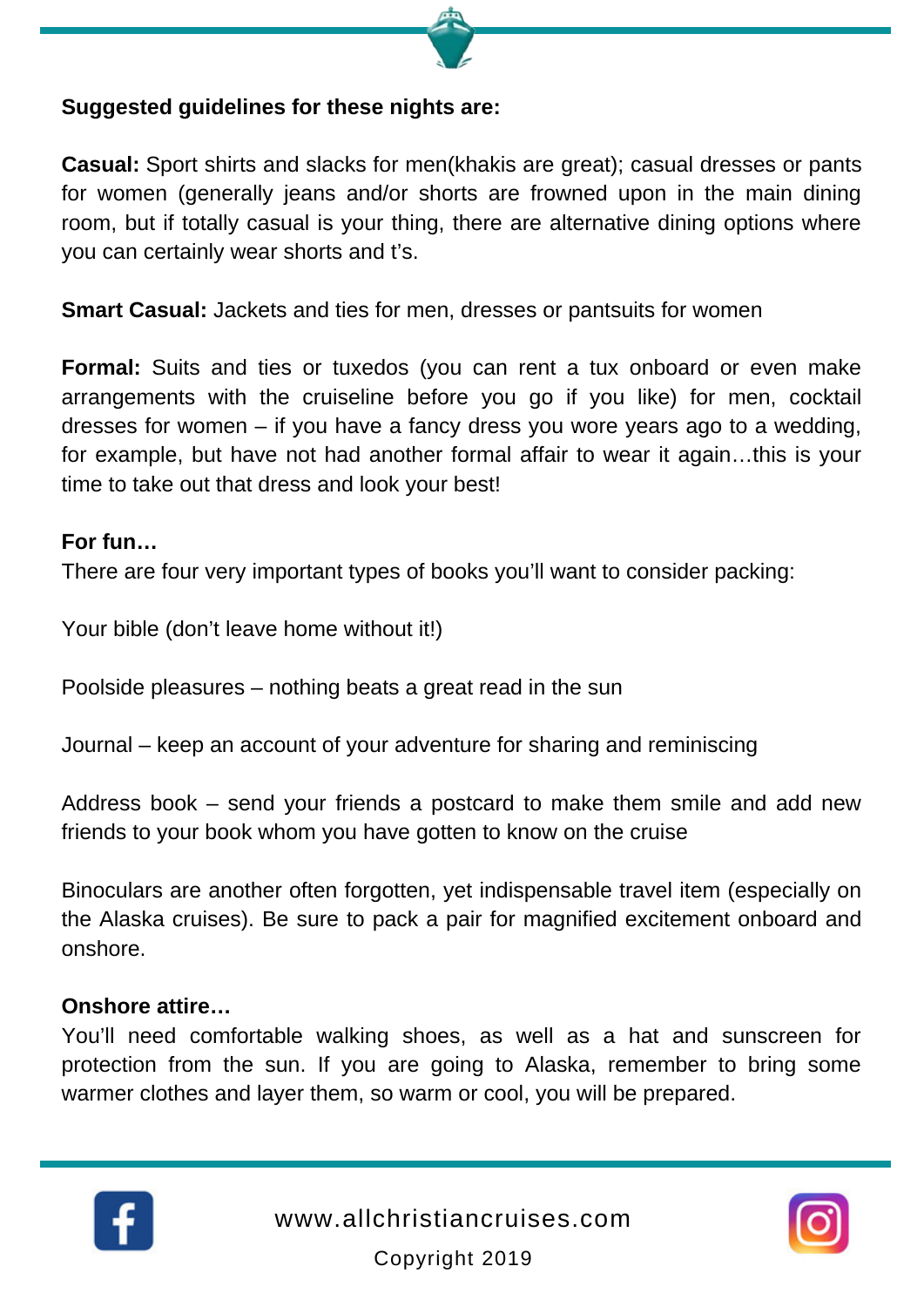#### **Be sure to also bring:**

A lightweight, waterproof coat or jacket, as well as a sweater or warm vest for strolling the decks of the ship and for glacier viewing.

A warm hat and gloves.

Women may want to bring two or three pairs of washable slacks or jeans (combined with polo shirts, blouses or light sweaters and accessorized with a belt, scarf or jewelry this basic outfit can be worn just about anywhere. Depending on weather and occasion, add a blazer, cardigan or windbreaker jacket)

Men may want to add an extra pair of slacks, but they'll find that the same basic dress theme works for them, too.

Sturdy walking shoes for every day use (two pairs are suggested) both leather, to stand up to rain if necessary, and a pair with a good arch support.

One or two pairs of dress shoes to accompany your dinner outfit

## **What Not To Pack**

For your safety, the following items are not allowed onboard and will be confiscated upon being found:

Electrical Transformers

Coffee Makers

Candles

Irons (some ships have a laundry room with an iron for guests to share but all ships offer dry cleaning and laundry services for a moderate fee)

Flammable Liquids and Explosives, such as fireworks.

For security purposes, we also recommend not packing any valuables (such as jewelry) in your checked luggage.



[www.allchristiancruises.com](http://www.allchristiancruises.com/)

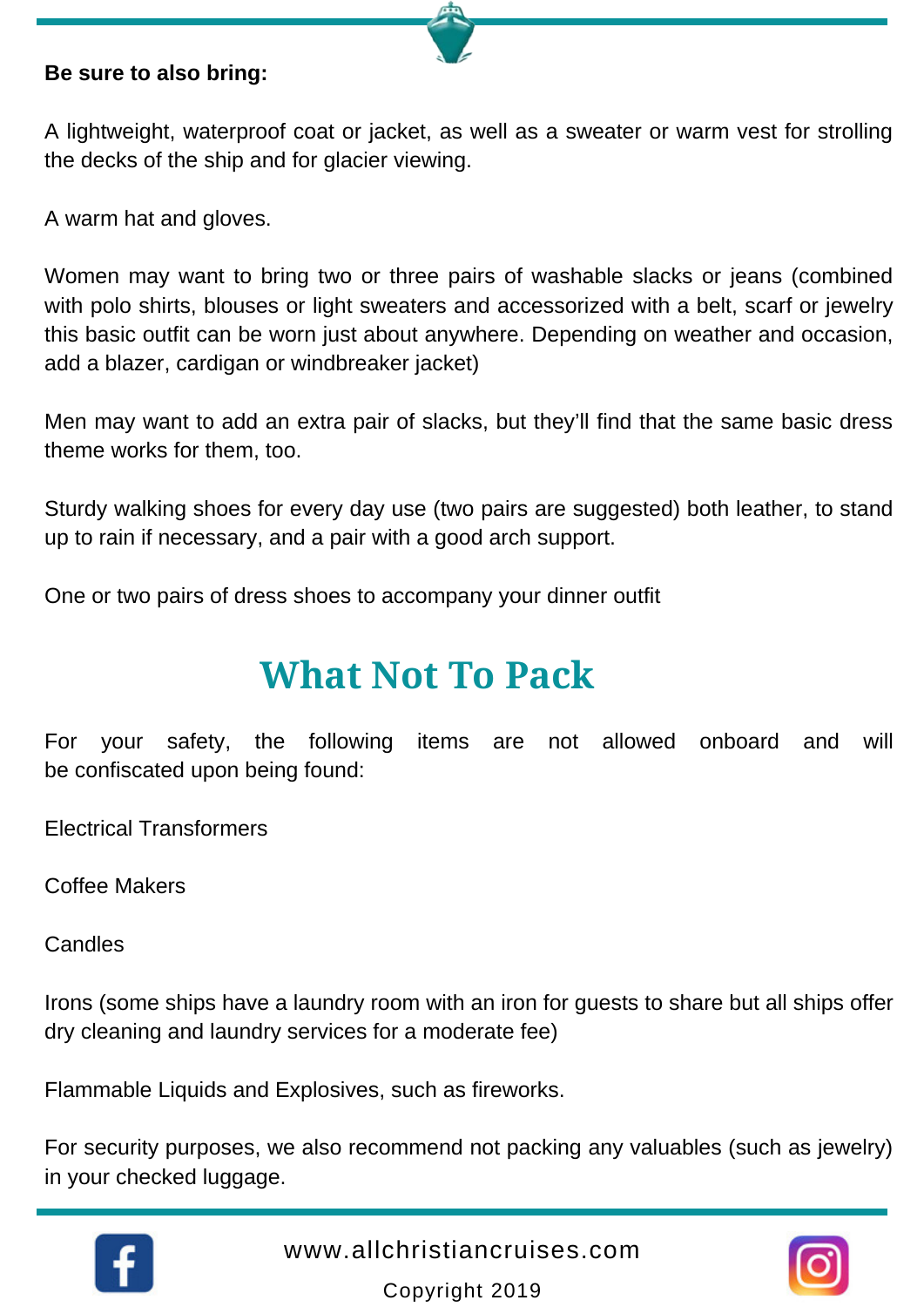### **Passports/Visas**

#### **What are the New Passport Requirements?**

Very important! Please read the following information regarding changes to passport requirements. These changes impact U.S. Citizens and non-U.S. Citizens. For more information, please see the U.S. State Department Website by clicking *https://travel.state.gov/content/travel/en/international-travel/before-you-go/travelers-withspecial-considerations/cruise-ship-passengers.html*

Another site that offers some excellent and up to date information is the following –https://help.cbp.gov/app/answers/detail/a\_id/74/~/documents-needed-to-take-acruise for passport information.

Expired passports are not acceptable.

Please call us at 888-435-3787 if you have any questions regarding the requirements. If you are a citizen of a country outside the United States, please check with the consulate from your home city to find out the requirements for the specific ports of call on your itinerary.

#### **WE HIGHLY RECOMMEND CARRYING A PASSPORT VALID FOR SIX MONTHS BEYOND THE DURATION OF YOUR TRAVEL.**

#### **U.S. and Canadian citizens:**

Air Travel: As of January 23, 2007, with the implementation of the first phase of the Western Hemisphere Travel Initiative (WHTI), all persons, including citizens of the United States, traveling between the U.S. and Canada, Mexico, Central and South America, the Caribbean and Bermuda will be required to have and carry a valid passport or WHTIcompliant document to enter or re-enter the United States by air. This requirement impacts our Canadian guests that travel by air to or from any of our U.S. embarkation ports.

We recommend that all guests travel with a valid passport during their cruise. This will enable guests to fly from the U.S. to meet their ship at the first port should they miss their scheduled embarkation and allow guests that must disembark the ship before their cruise ends due to an emergency to fly back to the U.S without significant delays and complications.



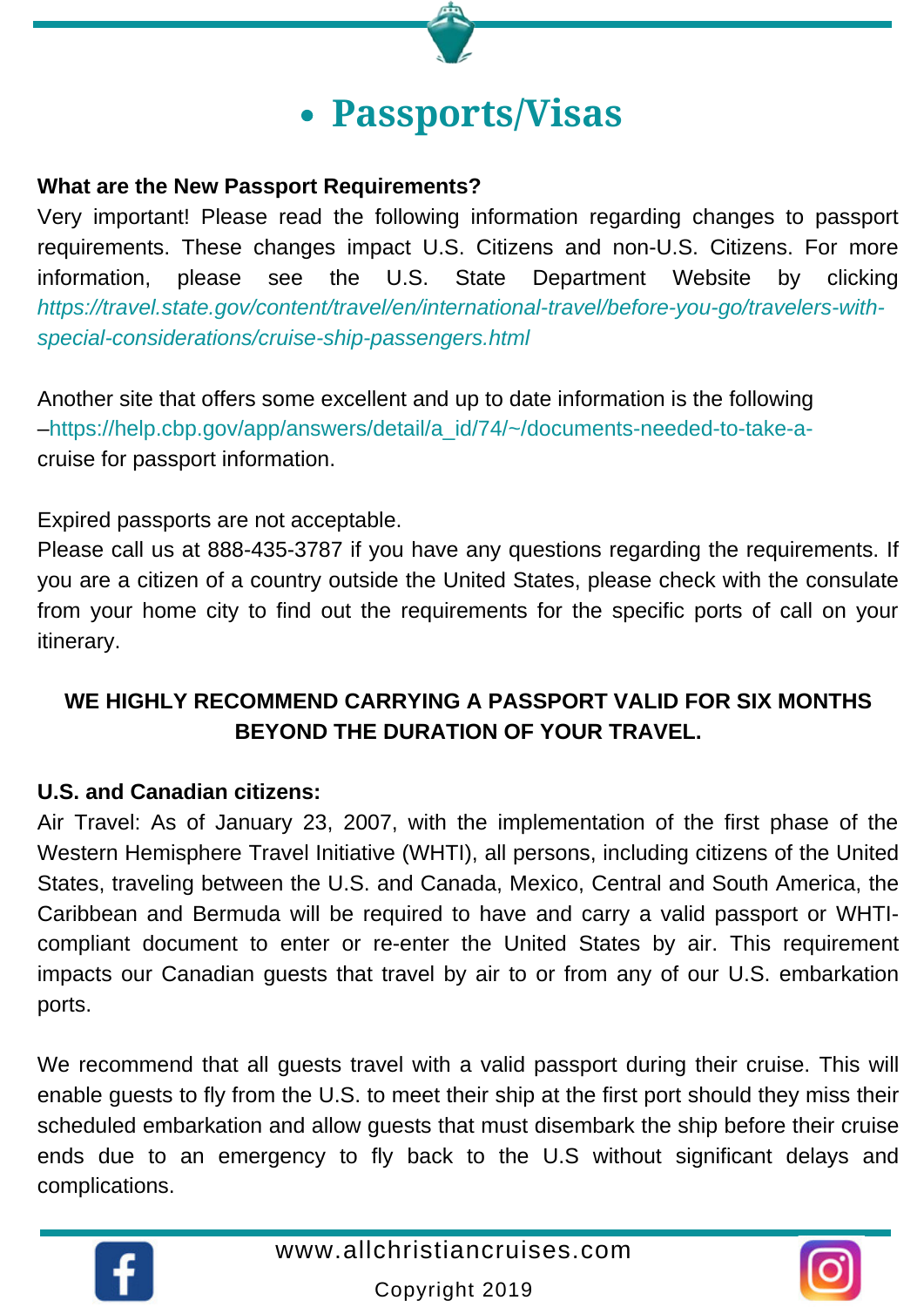#### **Land and Sea Travel:**

Beginning on June 1, 2009, with the implementation of the final phase of the WHTI, in addition to the passport/WHTI-compliant document requirement for air travel, all persons, including citizens of the United States, traveling between the U.S. and Canada, Mexico, Central and South America, the Caribbean and Bermuda will be required to have and carry a valid passport or WHTI-compliant document to enter or re-enter the United States by land or sea.

For more information, please see the www.travel.state.gov/passport or call the National Passport Information Center toll free at 1-877-487-2778 or TDD/TYY at 1-888-874-7793. Prior to June 1, 2009, the final implementation date, U.S. and Canadian citizens may travel without a passport on itineraries that do not require re-entry to the U.S. by air.

In these cases, all U.S. and Canadian citizens must carry the following documents as proof of citizenship for travel within the western hemisphere countries listed above: 1) picture identification issued by an official government agency AND an original or certified copy of birth certificate from the state or province of your birth; or

2) picture identification issued by an official government agency AND a U.S. or Canadian Naturalization Certificate. For travel outside of the western hemisphere countries U.S. and Canadian citizens must have and carry a passport valid for six months beyond the duration of the cruise.

#### **Non-U.S. or -Canadian citizens:**

You must have and carry a passport valid for six months beyond the duration of the cruise. Please carefully verify the existing identification requirements for your particular travel situation. In addition, non-U.S. citizens who have previously been admitted to the United States for permanent residence must carry their Permanent Resident Card (Form I-551), commonly known as a Green Card. Resident aliens not in possession of this must obtain one at the nearest office of the U.S. Immigration Service.

Visas: Some countries require that you obtain official authorization (called a visa) before entering the country. Usually a fee is required. You are responsible for obtaining any necessary visas. If you do not hold proper visa documents, you could be denied boarding without compensation.

#### **NEW Visa Waiver Program Requirements:**

Please visit the US Department of State's Visa Program Waiver page for complete details.



[www.allchristiancruises.com](http://www.allchristiancruises.com/)

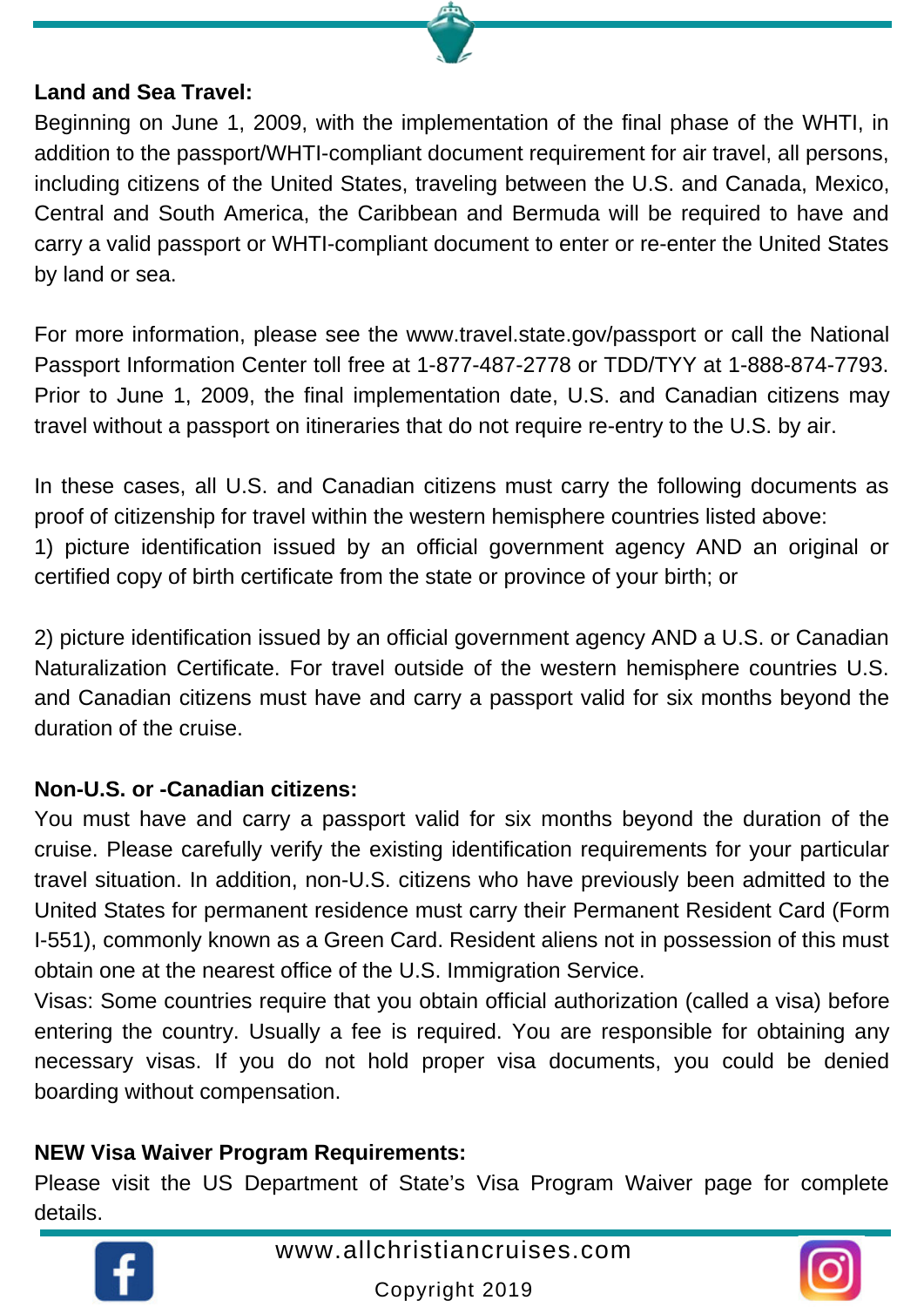#### **MACHINE-READABLE PASSPORTS**

Effective June 26, 2005, travelers from the 27 countries participating in the United States' Visa Waiver Program (VWP) must have a machine-readable passport to enter the United States.

If you are in possession of a passport issued by any of the 27 countries listed below, please contact the passport issuing authority to ensure that you are in possession of a machine-readable passport.

The 27 countries participating in the Visa Waiver Program include: Andorra, Australia, Austria, Belgium, Brunei, Denmark, Finland, France, Germany, Iceland, Ireland, Italy, Japan, Liechtenstein, Luxembourg, Monaco, the Netherlands, New Zealand, Norway, Portugal, San Marino, Singapore, Slovenia, Spain, Sweden, Switzerland, and the United Kingdom.

Additional information regarding the Visa Waiver Program is available online at www.dhs.gov

#### **Please note that boarding may be denied to travelers from VWP countries that do not have machine-readable passports.**



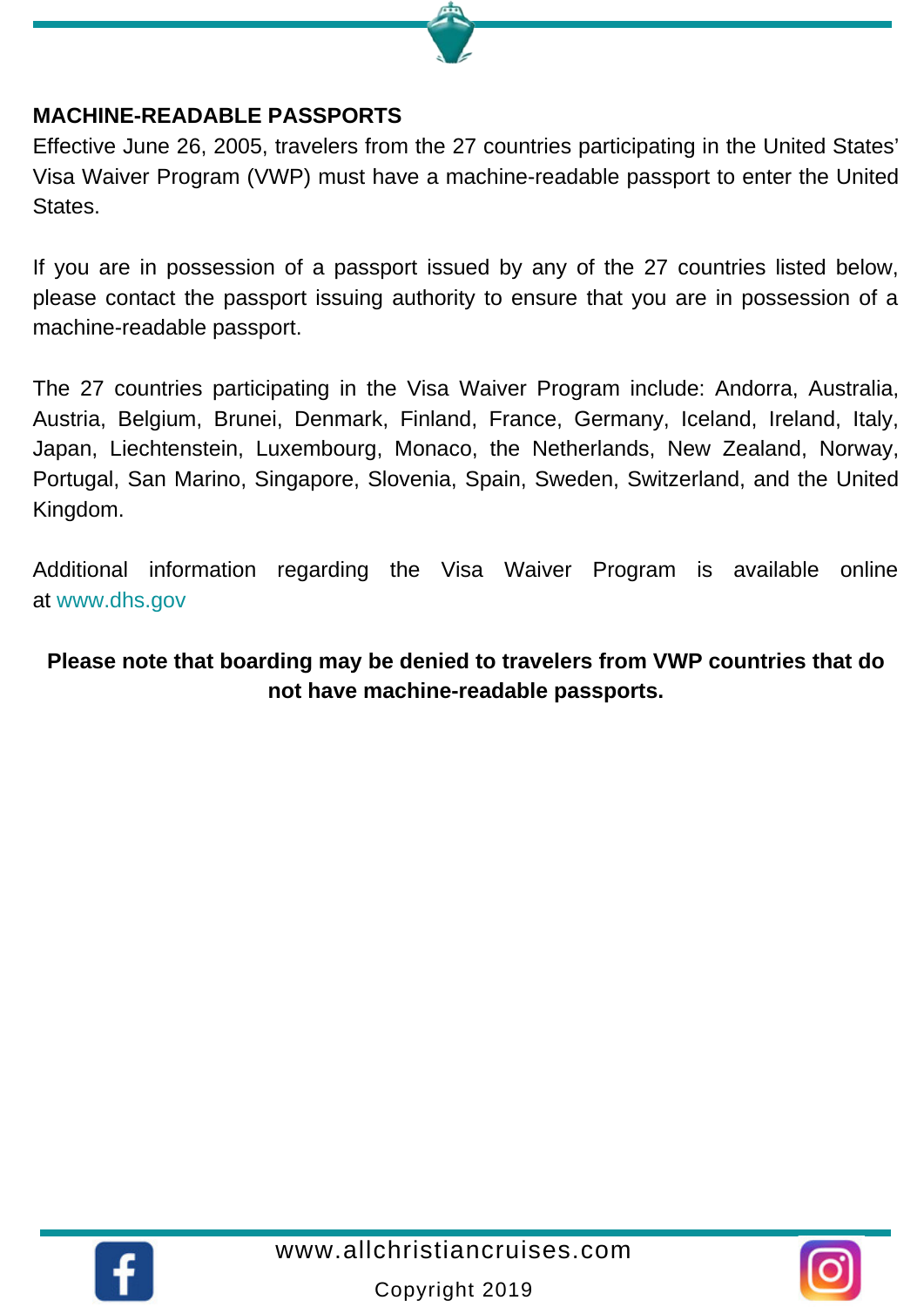## **Transportation**

**What about transportation to the cruise terminal if I arrive the day of the cruise?** If you arrive the day of the cruise, your Cruise Line representative will greet you at the baggage claim area and guide you to the ground transportation which will take you to the port.

Shuttle service is offered by each cruise line for a modest fee and this may be prepaid or paid on the day of embarkation or you are welcome to take a taxi or another service such as uber to the cruise terminal. At the pier, porters will take your luggage from the curbside, and it will be delivered to your cabin. Be sure to put luggage tags (provided by the cruiseline) on each piece of luggage.

Tipping is at your discretion, however, as a guideline \$1 per bag is customary.

#### **Is airfare included in my cruise price?**

Cruise lines usually offer both a cruise-only price and an AIR/SEA price that includes connecting airfare, transfers between the airport and ship and baggage handling. In some instances, only the cruise-only fare is available. The prices shown on our site are typically cruise-only, but we can provide an air-inclusive price if requested.

Truthfully, you should be able to get the best flight deals on your own via the internet. If you need help "surfing" we will gladly assist you with this as well. We offer precruise hotel options for those who want to arrive the day before the cruise.

#### **Tipping**

Some of our sailings include prepaid gratuities, so check to see if this applies to the sailing you have registered for, because you may have already paid for the tips! If gratuities have not been prepaid, they will be charged automatically to your onboard account, and you have the option to reverse these charges if you feel this amount needs to be adjusted.



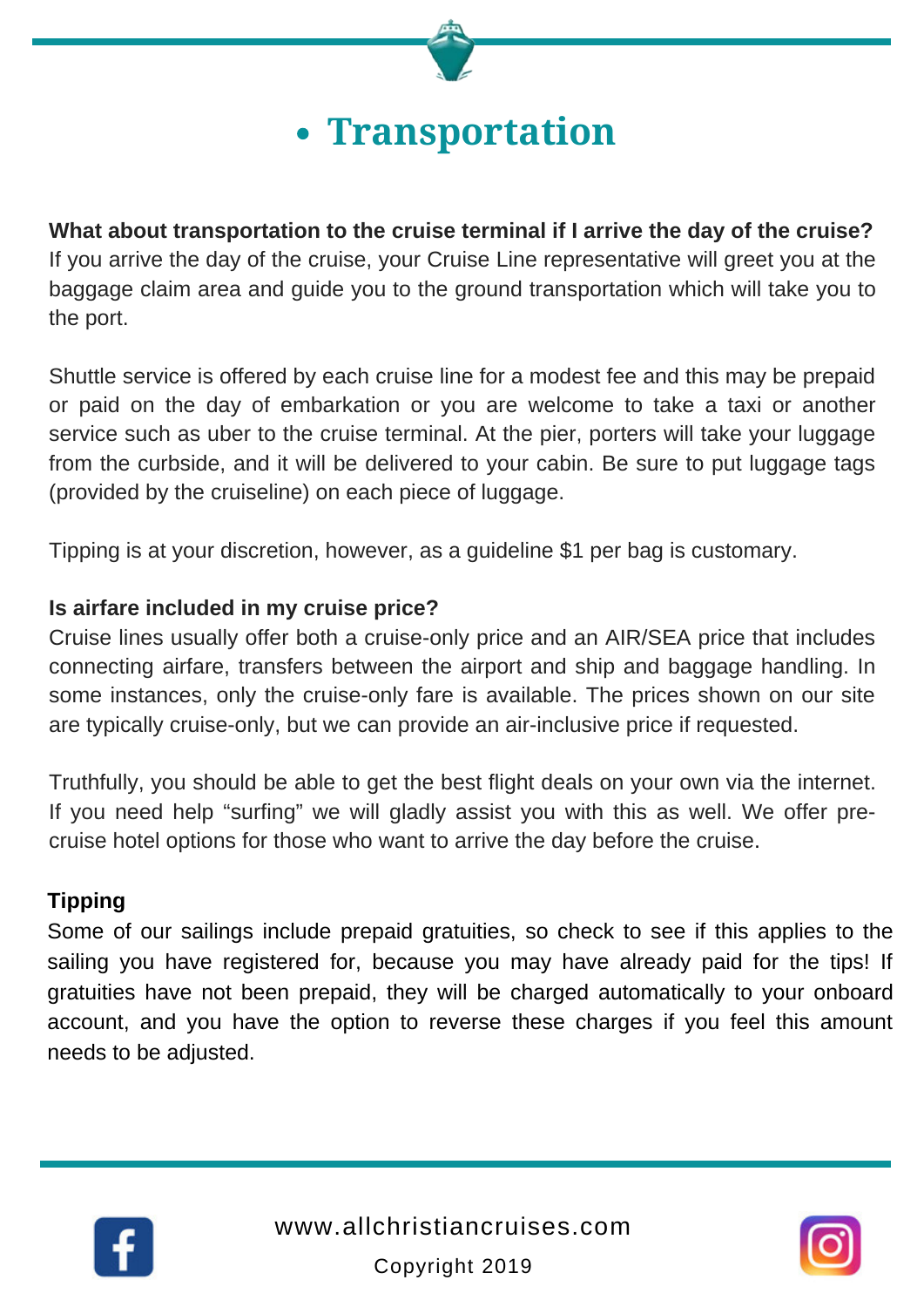

#### **Will I have internet access onboard?**

Yes, depending on the ship there are two options for staying connected while onboard.

#### *Wireless Internet Access (Wi-Fi)*

There will be designated \*"Hot Spots" which vary from ship to ship. Some ships have internet access right in the staterooms. To use the WI-FI access, you'll need: A laptop Windows operating system 802.11b Wireless networking capability

The cost for Wi-Fi access through your own laptop is approximately \$.55 per minute (may vary by cruiseline and/or ship) and prepaid packages are also available for a better value: All prices are subject to change without notice.

#### *The Internet Cafe/Workstation*

These stations provide access to e-mail and the Internet, plus direct connections to favorite websites for stock, sports and entertainment updates. You can also send virtual postcards while at sea, and in ports-of-call worldwide. If you don't have an e-mail account, you can also establish one onboard. The prices for using the computer at the internet café are generally the same as that which is offer for WI-FI.

#### **What about my valuable? Is there a safe in my room?**

Yes, you will have a personal safe in your room. Just don't forget to take out your valuables before you leave when the sailing is over. This happens more often that you would think!

#### **What about cell phones? Can I use my phone onboard and how much will it cost?**

Many of the ships offer an advanced roaming network, allowing you to make and receive calls, voice mail, text messages and GPRS data using your own mobile phone and telephone number. Availability of service is not guaranteed; it depends on the participation of your home mobile service provider and service permissions.

Rates for usage of your mobile phone are determined by your home carrier and prepaid phone plans are not supported. Other restrictions may apply. For more information, please contact your home carrier customer service. You will be billed by your home carrier for your international roaming usage on your regular mobile phone bill. It can take up to 60 days for charges to appear on your phone bill.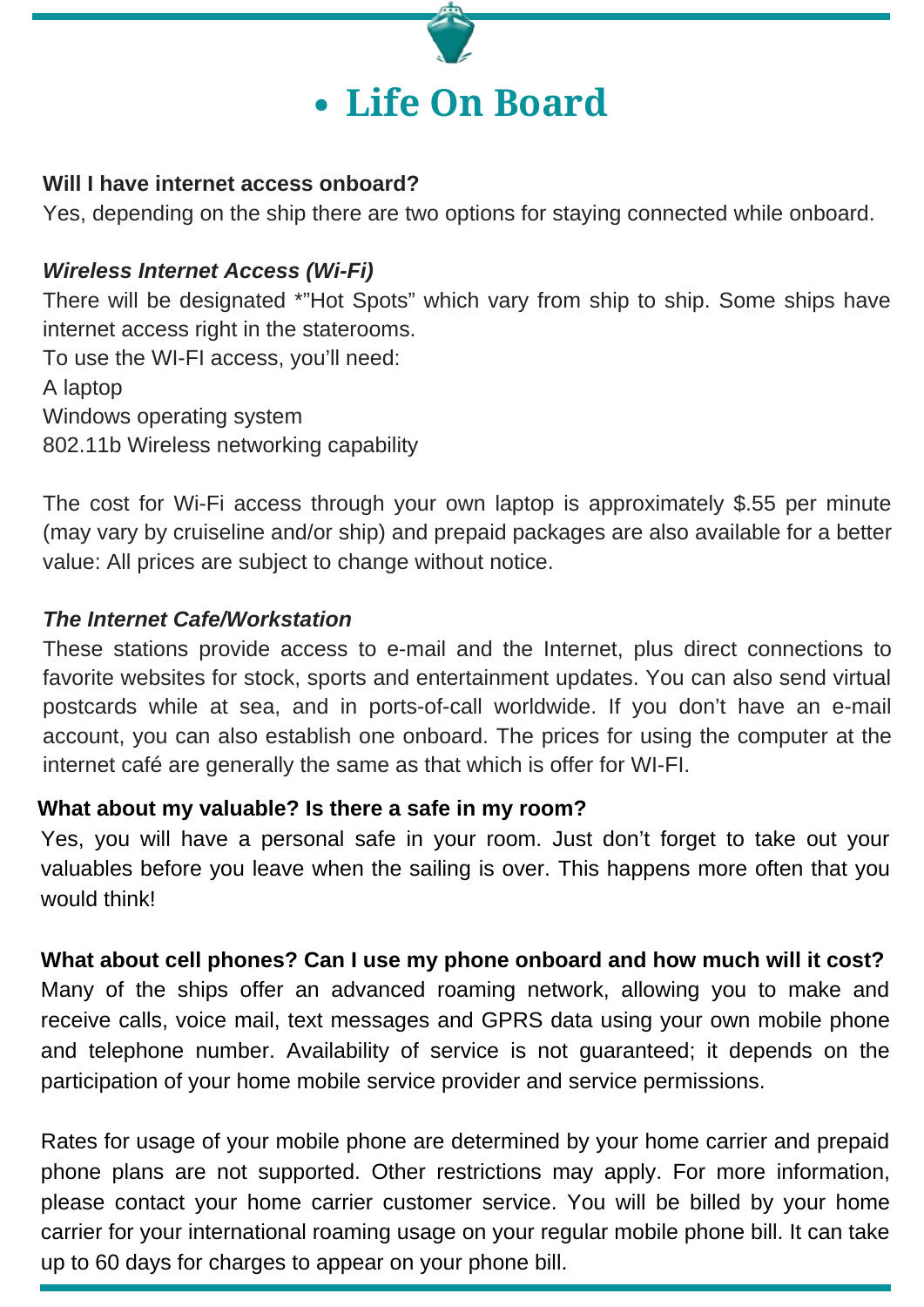

#### **Will I get seasick?**

Seasickness is rare on larger cruise ships, because they are equipped with stabilizers, which are designed to minimize the feeling of movement. If you should feel queasy, over the counter medicine is available from your stateroom steward or the ship's doctor.

If you are prone to motion sickness, you may want to consult your physician prior to travel, because there are several options he or she can discuss with you to help prevent getting seasick.

#### **What about my medications? What if I lose my medicine while onboard?**

Pack enough medication. Refill your medicine prescriptions sufficient for the duration of the cruise. Keep it with you at all times and remember to leave all medication in its original container. It is also a good idea to bring your immunization records and prescription for eye glasses or contacts.

Keep medication close at hand in your purse or carry-on bag. Be sure to bring enough prescription medicine to last throughout your cruise, as it may not be available on board or in some of the countries visited.

Your prescription medication should be kept close at hand in your purse or carry-on bag rather than in your checked luggage. Be sure to bring a sufficient supply of medication and transport it in the original container. It is also a good idea to carry a written list of your medications in case they are lost. The list should include the name of the drug, dosage and times taken. In case of emergency, the cruiseline will assist in filling prescriptions. However, please note that additional charges will apply.

#### **If I have special medical needs, should I alert the cruiseline? What about dietary needs?**

The cruise lines require all guests with special medical needs to submit this information to them prior to travel. This is to ensure that they have the necessary information to give you the proper care in the event of an emergency. Passengers who carry syringes for medical use must also carry a letter from their physicians indicating this. Please let us know what your needs are so we can best assist you.



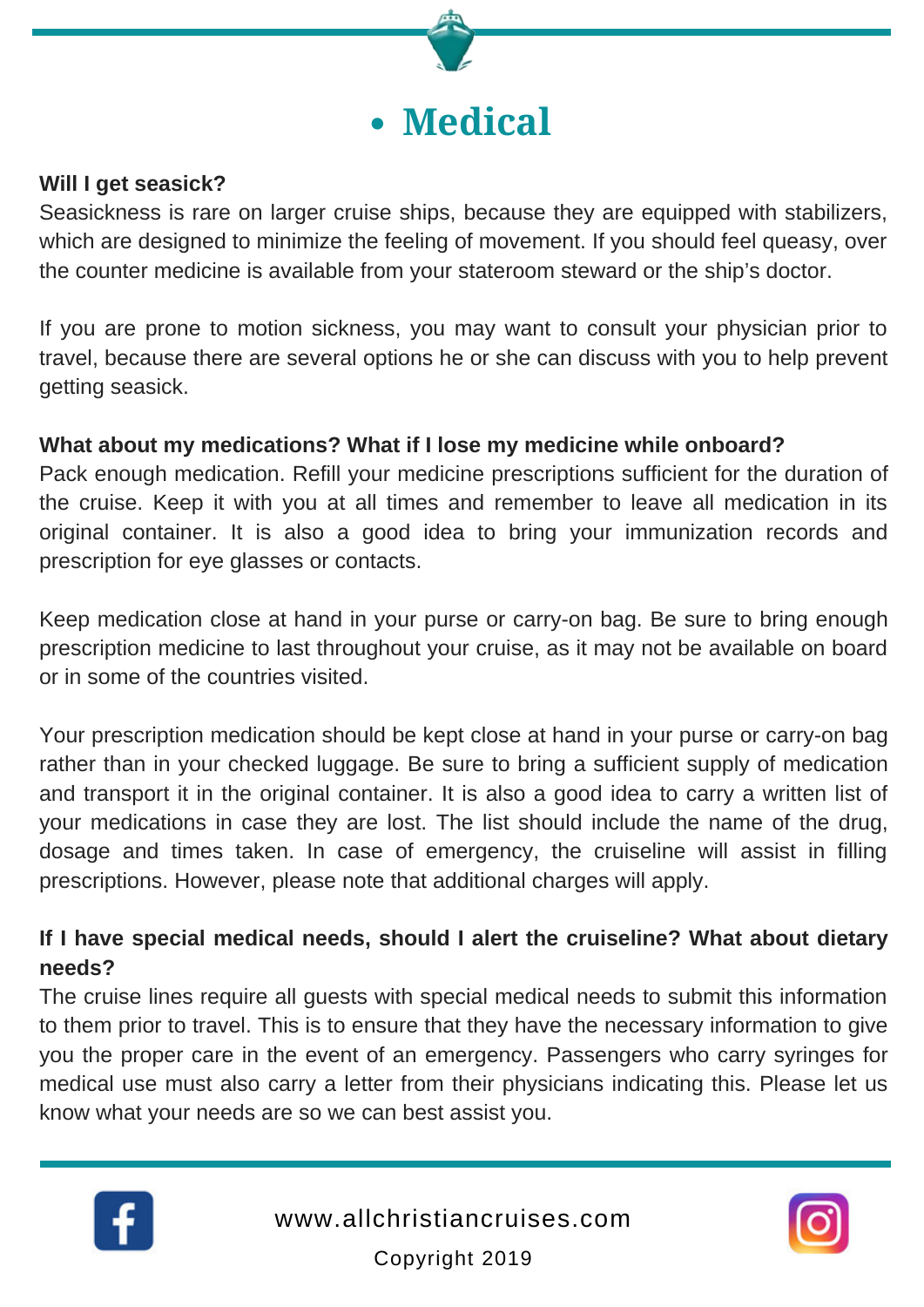

#### *Please let us know of your needs so we can help make sure they are adequately met.*

#### **Are medical services available onboard the cruises?**

Each ship has an onboard Medical Center staffed by licensed physicians and nurses. While the ships do not have a full-service hospital onboard, the Medical Center is well equipped to handle most emergencies and routine medical procedures.

A customary fee will be charged for services and medications dispensed (with the exception of meclizine for seasickness, Tylenol® and aspirin, which may also be obtained at the Front Office). If you become ill or injured during the voyage and your diagnostic and/or care needs exceed the capabilities of the medical center, you will be transferred to medical facilities ashore.

Please note that Medicare and many health insurance plans DO NOT cover the cost of medical care at sea, in foreign countries, or for air evacuation. Guests are encouraged to obtain travel medical insurance prior to travel in order to be reimbursed for services rendered.

If you have a chronic medical condition, please bring a recent report from your physician. The medical staff on board is not available for daily care, unless you are hospitalized in the Medical Center. You must be able to care for yourself, including dressing, eating and attending the ship's safety drills. If you are unable to function independently in these areas, you must bring a caregiver with you. Because of the limited medical facilities, infants 6 months or younger at the time the cruise commences and women who will be 24 or more weeks pregnant during the course of their travel are not permitted to participate in the cruise. If you are pregnant, please provide a medical note from your physician stating your expected due date and medical fitness to travel.

Keep medication close at hand in your purse or carry-on bag. Be sure to bring enough prescription medicine to last throughout your cruise, as it may not be available on board or in some of the countries visited.



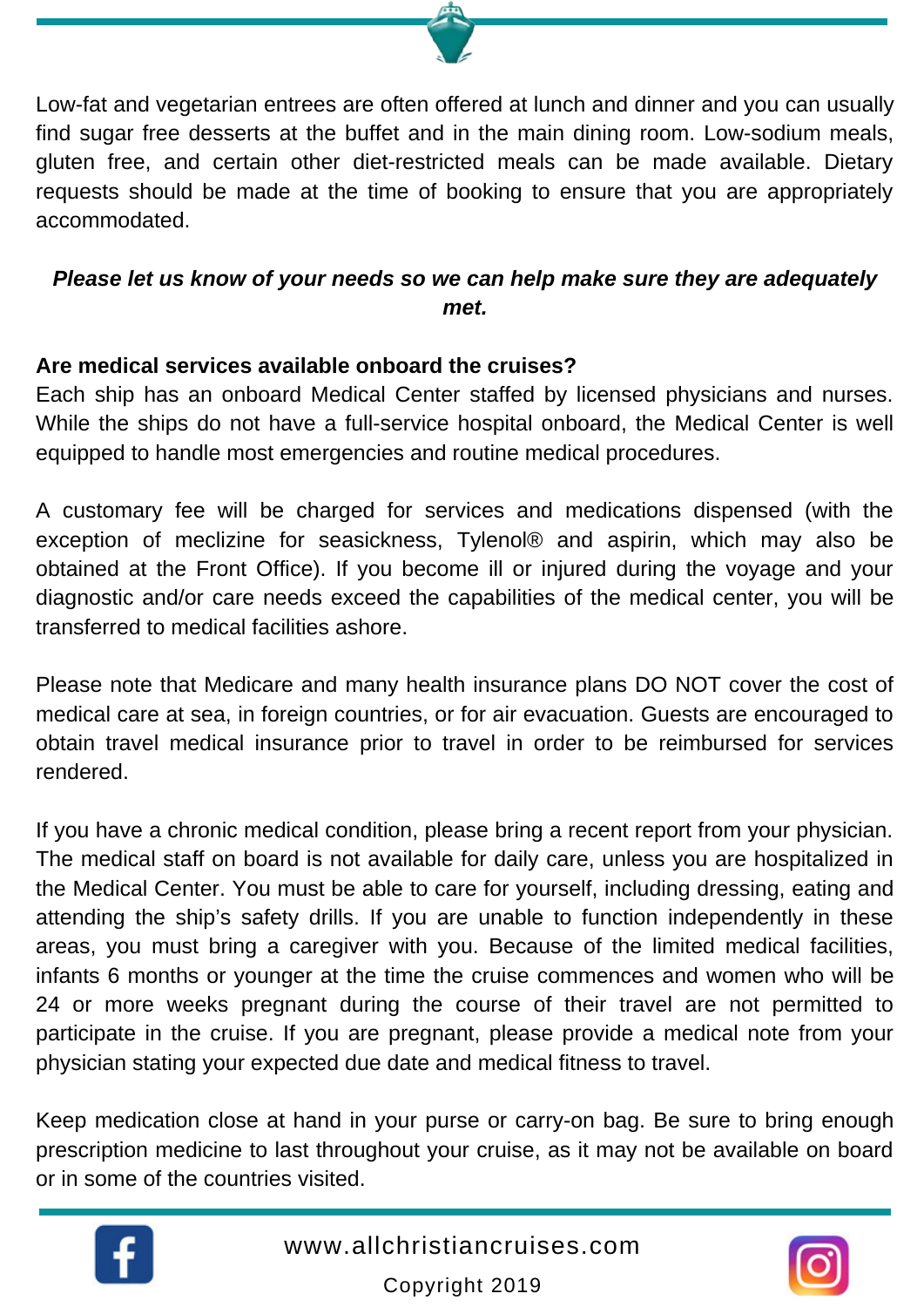

#### **Are wheelchairs available onboard the ships?**

For persons not capable of walking on their own, the use of a wheelchair will be the primary mobility assistance aid for getting on and off the ship. The cruiselines have a limited supply of wheelchairs onboard. In order to accommodate the guests, wheelchairs are reserved exclusively for embarkation and disembarkation situations.

If you will require regular use of a wheelchair, we recommend that you bring your own wheelchair with you. You may also make advanced rental arrangements prior to your sailing and have a wheelchair delivered directly to the ship.

For additional details on the prearranged rental program, please contact one of the below companies:

#### *Special Needs at Sea*

Phone: 800-513-4515 Fax: 800-513-4516 E-mail: info@specialneedsgroup.com www.specialneedsatsea.com

#### *CareVacations/CruiseShipAssist*

Phone: 877-478-7827 Fax: 780-986-8332 E-mail: res@carevacations.com www.cruiseshipassist.com



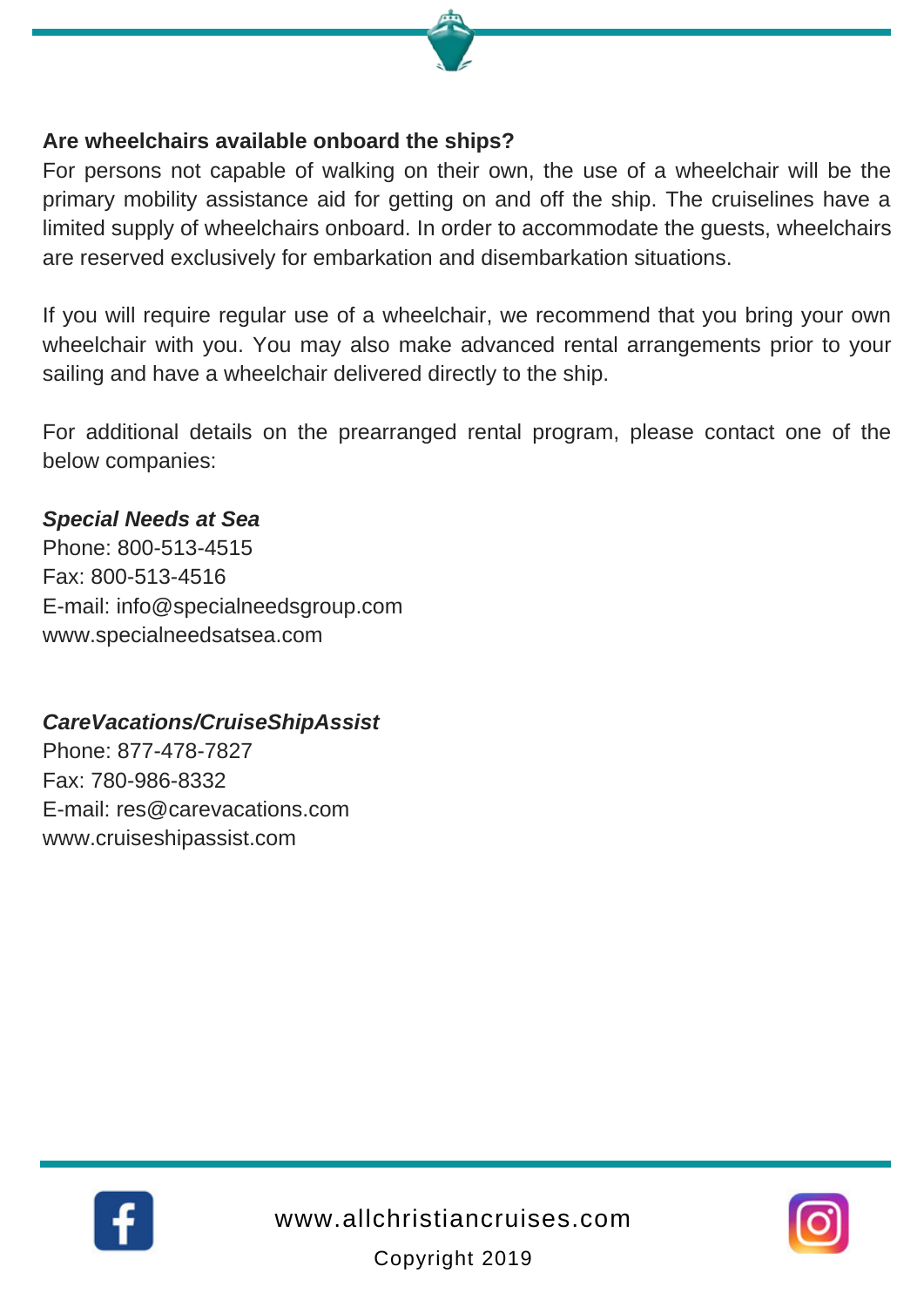

#### **What method of payment is accepted onboard the cruises?**

All passengers have the opportunity to open up a shipboard account. A cashless society has been implemented and is designed to make your life on board as simple as possible. When you board the ship, your account has already been activated and you may make purchases by simply showing your guest identification card and signing a receipt.

On embarkation day, you will need to register your credit or debit card in order to use your onboard account for shipboard purchases. Your card will be pre-authorized for US\$40 – \$60 per person for each day of your cruise (varies by cruiseline). At the end of your cruise, you will receive a final statement, and your card will be charged only for the actual amount of your purchases.

Please inform your credit or debit card issuer in advance that your card will be used on a Holland America Line ship. This will help prevent delays in obtaining pre-authorization on board. Some banks may keep the pre-authorization in place for up to 30 days. If you do not want to use a credit or debit card, the ship will collect a cash deposit from you at time of boarding in the same pre-authorization amount. Any excess deposit will be refunded to you at the end of the cruise. Travelers checks may be cashed at the front office to make your deposit. Personal checks are not accepted onboard.

#### **What about tipping?**

Some of our sailings include prepaid gratuities, so check to see if this applies to the sailing you have registered for, because you may have already paid for the tips! If gratuities have not been prepaid, they will be charged automatically to your onboard account, and you have the option to reverse these charges if you feel this amount needs to be adjusted.

#### **How much money should I bring?**

Don't carry a lot of cash. Credit cards are widely accepted. If you are traveling from the United States, there is no need to exchange your US currency. The U.S. "dollar" is accepted everywhere.



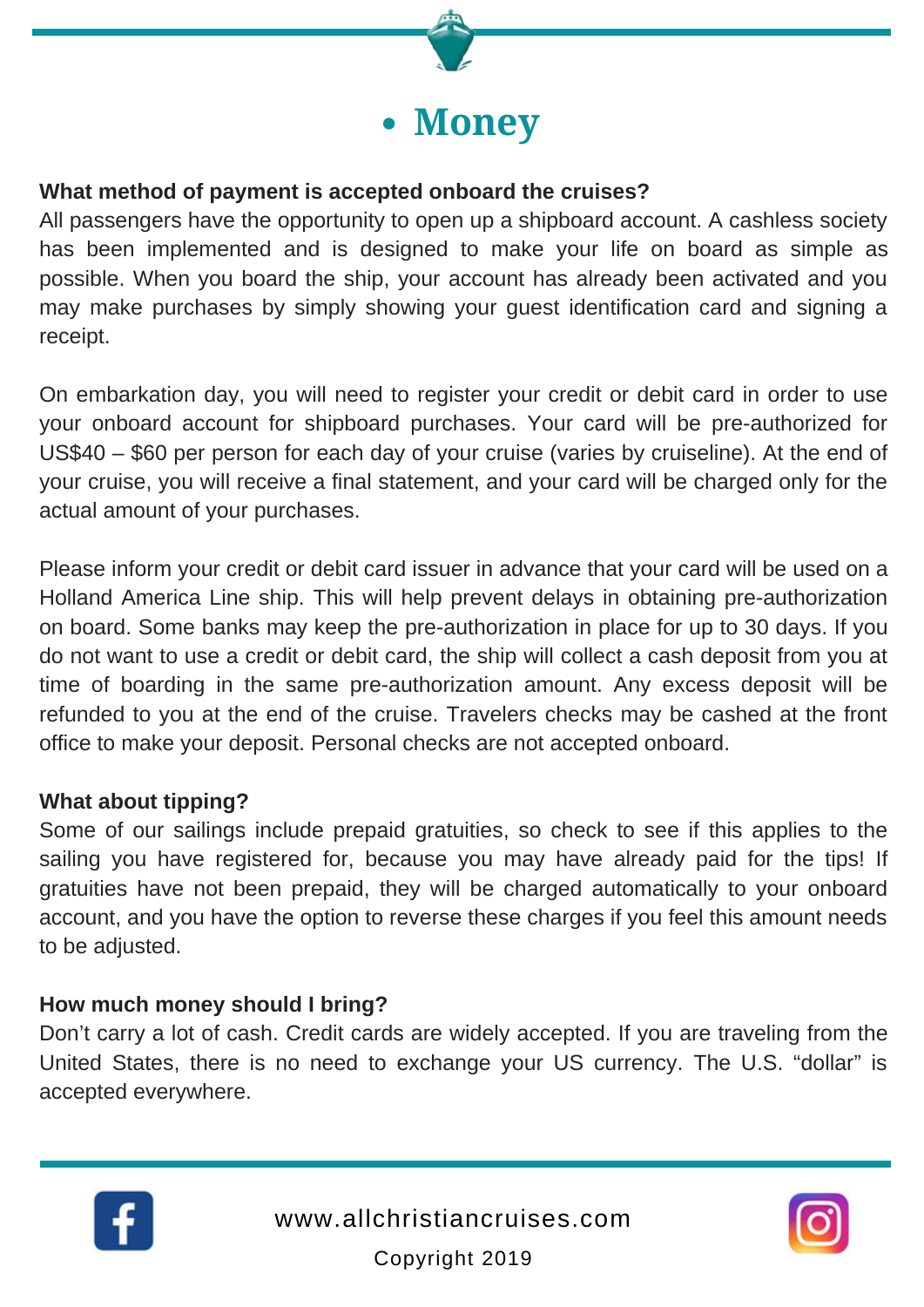The cruiseships also provide passengers with an onboard account (see method of pay FAQ). As a result, cash is not exchanged onboard the ship. Friends, you can go on a cruise and not spend a penny (really).

All of your food and most of your drinks (noncarbonated beverages) are included in the cost of your cruise as well as entertainment and ministry onboard the ship. You can even prepay for shore excursions (these are optional activities available when you get off the ship). You will be faced with many opportunities to spend extra money like spa services and duty free shopping, but these are "extras" and are not required in order to enjoy your vacation.

We realize that we did not tell you how much money to bring and that was your question, but it truly varies based on your personal financial situation and budgeting, however, we hope that the info we gave you helps you in planning for your trip.

## **Safety /Security**

#### **What happens if there's a hurricane predicted at the time of my cruise?**

The cruiselines try to avoid operating any ship in the vicinity of a tropical system and they will monitor the progress of these storms very closely. If there is potential threat to any of the guests or ships, the itinerary may be altered to try to avoid any interaction with the storm or any affected areas. If a cruise is cancelled due to extreme weather conditions, the passengers are provided with a credit toward a future sailing.

#### **Please tell me about the safety and security measures onboard the cruises?**

#### **Safety**

During the past two decades, North American cruise lines have maintained the best safety record in the travel industry, and safety standards on cruise ships are stricter and more consistent than in any other segment of the travel industry.

#### **Security**

A cruise ship is comparable to a secure building with round-the-clock security. Since cruise ships operate in a strictly controlled environment, access can be tightly regulated. Every person on board, including passengers and crewmembers, is placed on an official manifest and may leave or enter the ship only after passing through strict security measures.



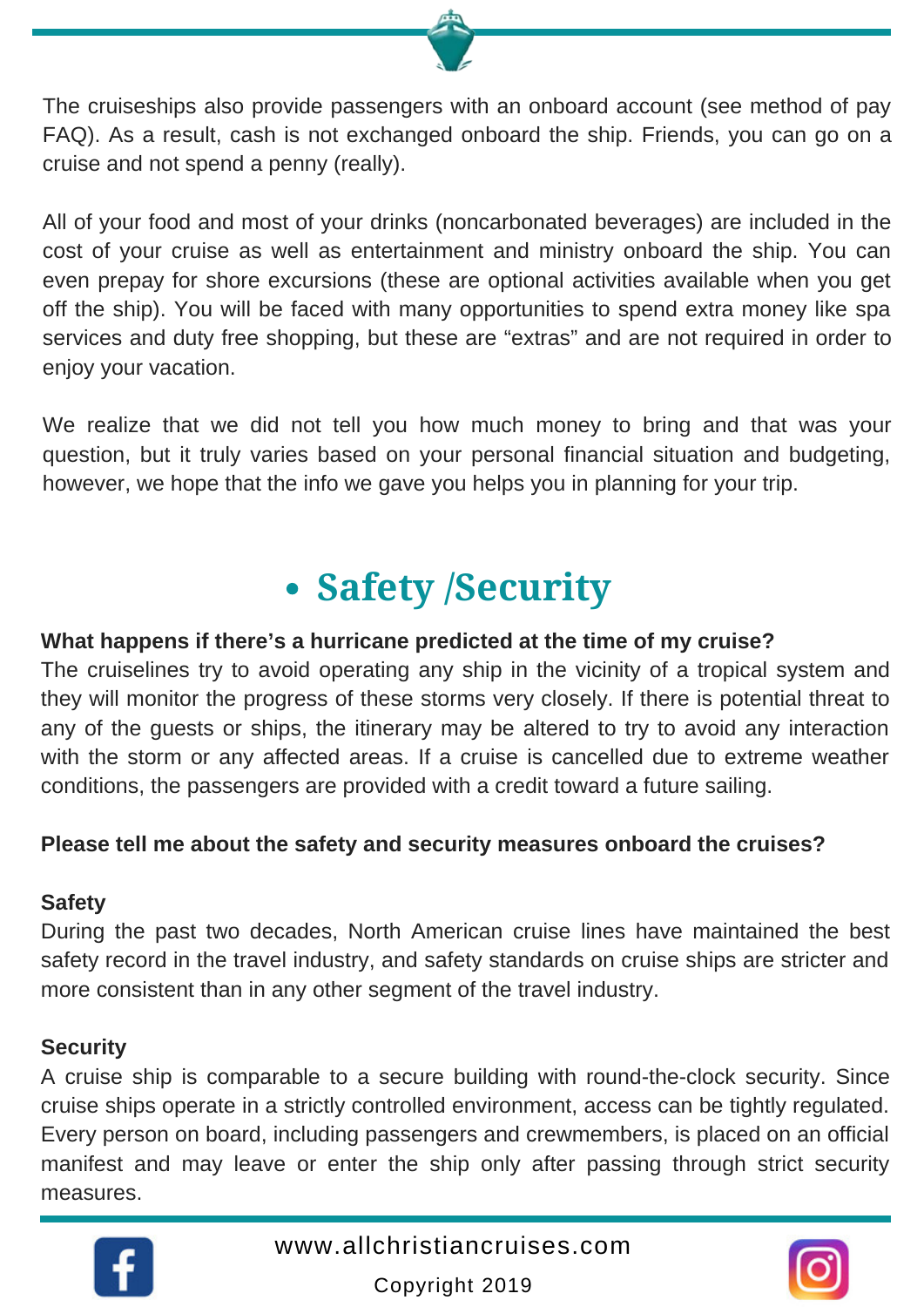In the aftermath of the terrorism attacks of September 11, 2001, in December 2002 SOLAS was amended and the International Ship Security and Port Faculty Code was enacted with an effective date of July 1, 2004 for implementation. Security measures already in place by the cruiselines we have chosen for our passengers meet or exceed the requirements of the Code; and the cruiselines continually review and enhance security procedures to ensure the safest possible travel environment.

Also, please keep in mind that all of the voyages offered by All Christian Cruises are bathed in much prayer. We know from scripture that God is our ultimate provider and protector (Psalm 91).

## **Embarkment/Departure**

#### **Please tell me about embarkation. What time do I need to arrive at the pier? Should I arrive the night prior to the cruise?**

Boarding the ship generally begins 4 to 5 hours prior to the sailing time indicated on your cruise ticket. You are going on a cruise to unwind, so the last thing you want is to be rushed. Sometimes people experience traffic or flight delays, and that is why we recommend to those planning to arrive the day of the cruise to take a morning flight out (preferably the first flight of the day) and for those who are driving to get an early start as well. We think it is best to arrive at the cruise terminal by noon, because lunch is provided when you get onboard and getting an early start will make your trip more enjoyable.

Reservations for the cruise will be held approximately one hour prior to departure without risk of automatic cancellation. Please don't cut it that close though.

We always reserve group space at a hotel near the airport of the departure city (specific hotel varies for each cruise but it is generally a Holiday Inn or one of the Hilton family hotels such as Hilton or Embassy Suites), and do our best to negotiate the best group rates possible.

Those who plan to arrive the day prior to sailing and stay with the group at a hotel will receive a letter from the group leaders upon check-in reminding you the exact time to meet in the lobby the day of the cruise. A shuttle will bring the group to the cruise terminal. There is generally a modest fee for the shuttle.



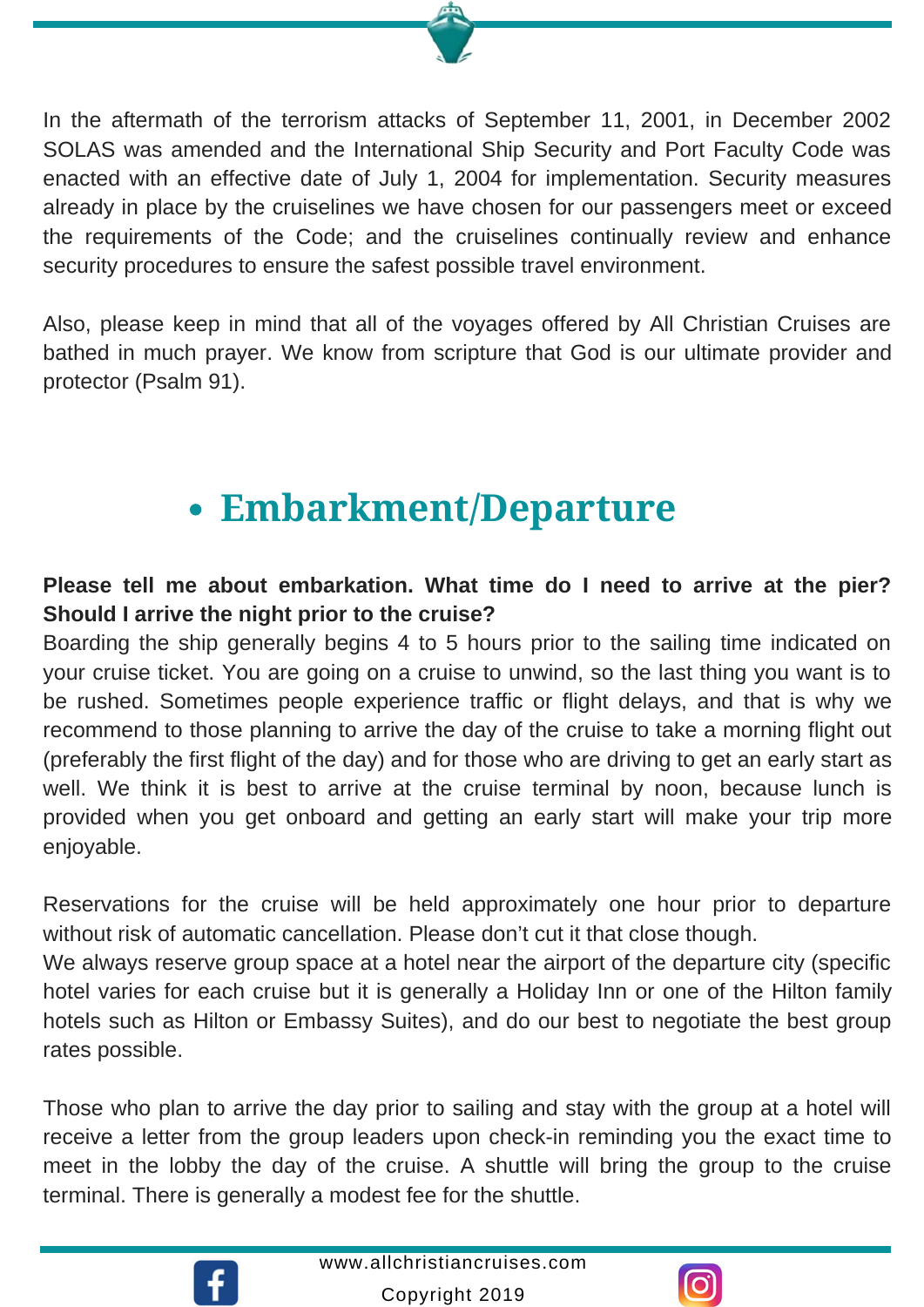### **On Board Conferences**

**My church hosts conferences every year, we're considering having it onboard a cruise. How can All Christian Cruises help my church make this a successful and "hassle free" venture?**

The first step is to select a date and tell us where you want to go and give us an approximate budget for your group. We will go prepare a proposal for you including the cruiseline and ship recommended for your group along with pricing info, deposit deadlines, and cancellation terms. Because we understand that there are fees involved in putting together any retreat or conference. All Christian Cruises gives you a little head start by providing you \$25 – \$50 per cabin booked (varies depending on the length of the sailing).

When you host a conference or retreat onboard a cruise, you are giving your guests a whole lot more than an ordinary cruise – you are giving them spiritual enrichment and refreshment in one of the most relaxing settings around.

Once you decide you want to move forward we will help you from start to finish with the following:

**Brochures** - We provide a PDF flyer with details about your cruise like the cruiseship, ports of call, etc. You can make copies to distribute to your members and friends.

**Registration** - Your cruise passengers can call our toll free number and/or register and pay for their cruise online through our website and secure server.

**Website Exposure** - Your cruise can be added to our website identifying the cruise as one that is sponsored by your church with your church name in the title if you desire.

**Extra Special Touches** - If your group sails with a minimum of 50 passengers, we will provide you with custom designed t-shirts to distribute to your guests.

**Confirmation** - We provide your passengers with an email or US post confirmation as well as mail cruise documents via express service that can be tracked.

**Hotel the night before the cruise and transfers** - We work with hotels such as Embassy Suites or Hilton for those arriving to the departure city the night before.



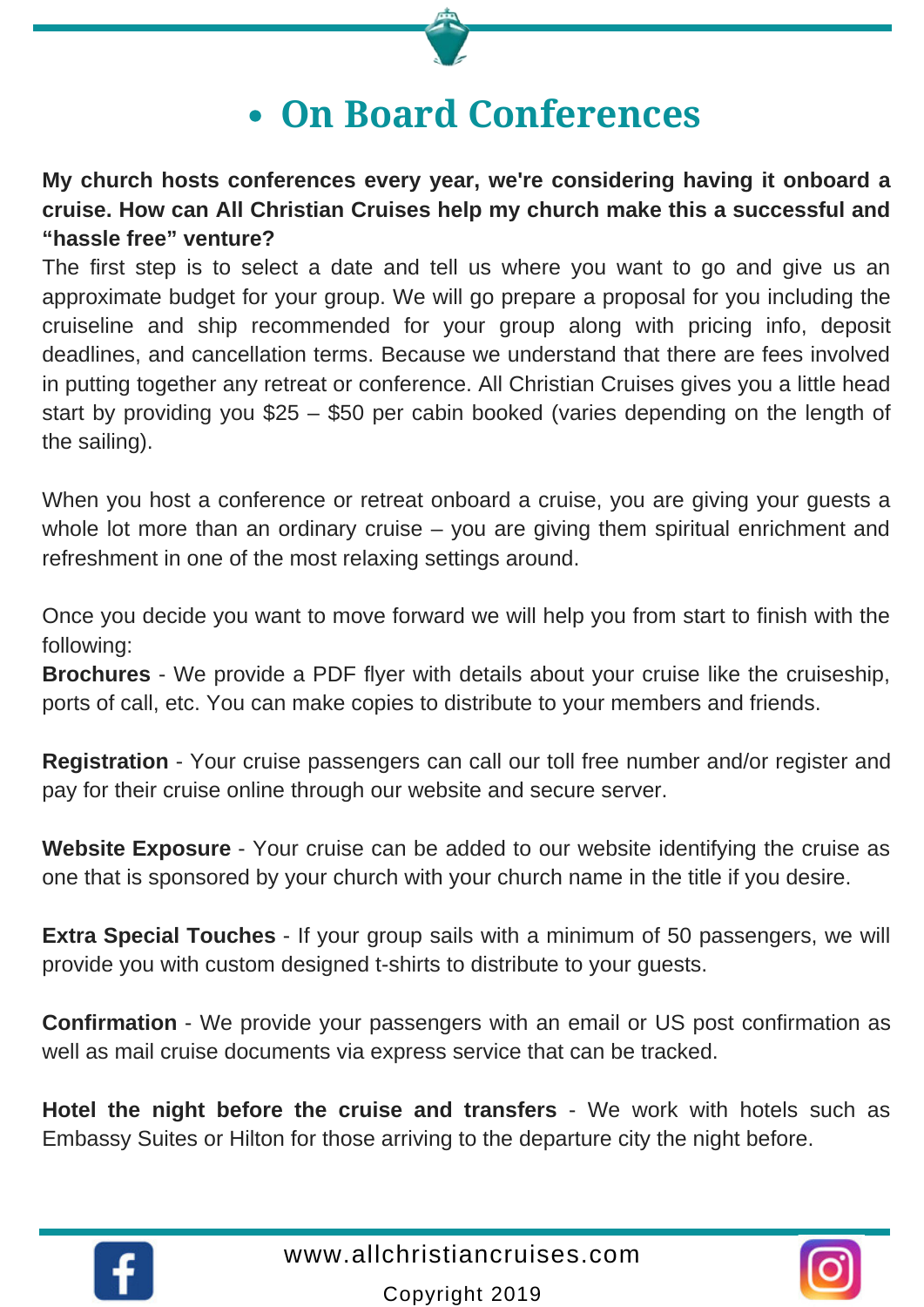**Meeting Planner -** We'll assign a program coordinator to assist your group in the planning of on board meetings and special events.

**Early Boarding** - Your leadership will have the opportunity to board the ship a earlier. A hospitality welcome and reception desk can be provided to you free of charge if you desire…

**All Christian Cruises On Board Rep -** If your group size consists of at least 50 passengers, All Christian Cruises will send at least one experienced representative to accompany your group (will meet the group at the airport hotel, sail with the group and assist in the coordination of all meetings on board the ship).

Smaller groups do not need to worry…we make sure that all bases are covered in advance and your leaders board the ship with confidence that your group will be very well taken care of by the shipboard staff.

**Contact us for a complimentary consultation -** We are here for you every step of the way. We will hold your hand from start to finish to help make your cruise a blessing for everybody involved…participants, ministry staff, and even the other cruise passengers on the ships will be able to see the light of the Lord in your group!

### **Our Invitation To You**

Whether you're a first time cruiser, an experienced one, or an organisation leader considering a group cruise, we trust you enjoyed this cruising guide and hope it was helpful. But our committment to your and your cruise idea doesn't end here because we want to guide, support and answer all your questions.

We specialize in:

#### **Singles Cruises, Couples Cruises and Themes Cruises like Passover/Ressurrection**

Please contact us today for your complimentary consultation. We would love to hear from you and look forward to welcoming you with both arms aboard *All Christian Cruises*! God bless and thank you!

> 888-435-3787 678-353-3331 Cell: 678-462-6577 Email: reservations@allchristiancruises.com



[www.allchristiancruises.com](http://www.allchristiancruises.com/)